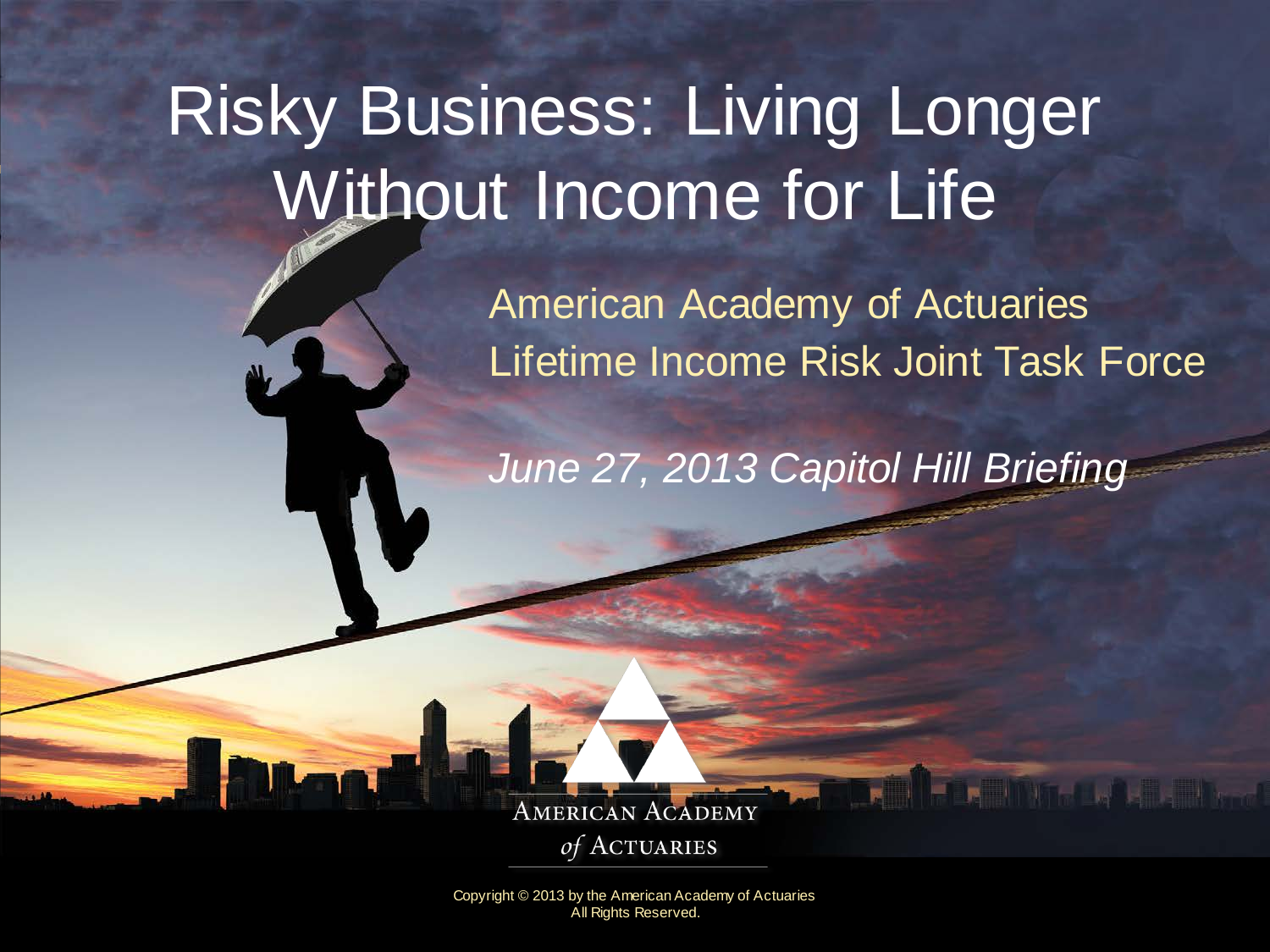### **Panelists**

### **Noel Abkemeier, MAAA, FSA**

 Co-Chairperson, Lifetime Income Risk Joint Task Force

### **Don Fuerst, MAAA, FSA, FCA, EA**

 Senior Pension Fellow, American Academy of Actuaries

### **Mark Shemtob, MAAA, ASA, MSPA, EA**

Member, Lifetime Income Risk Joint Task Force

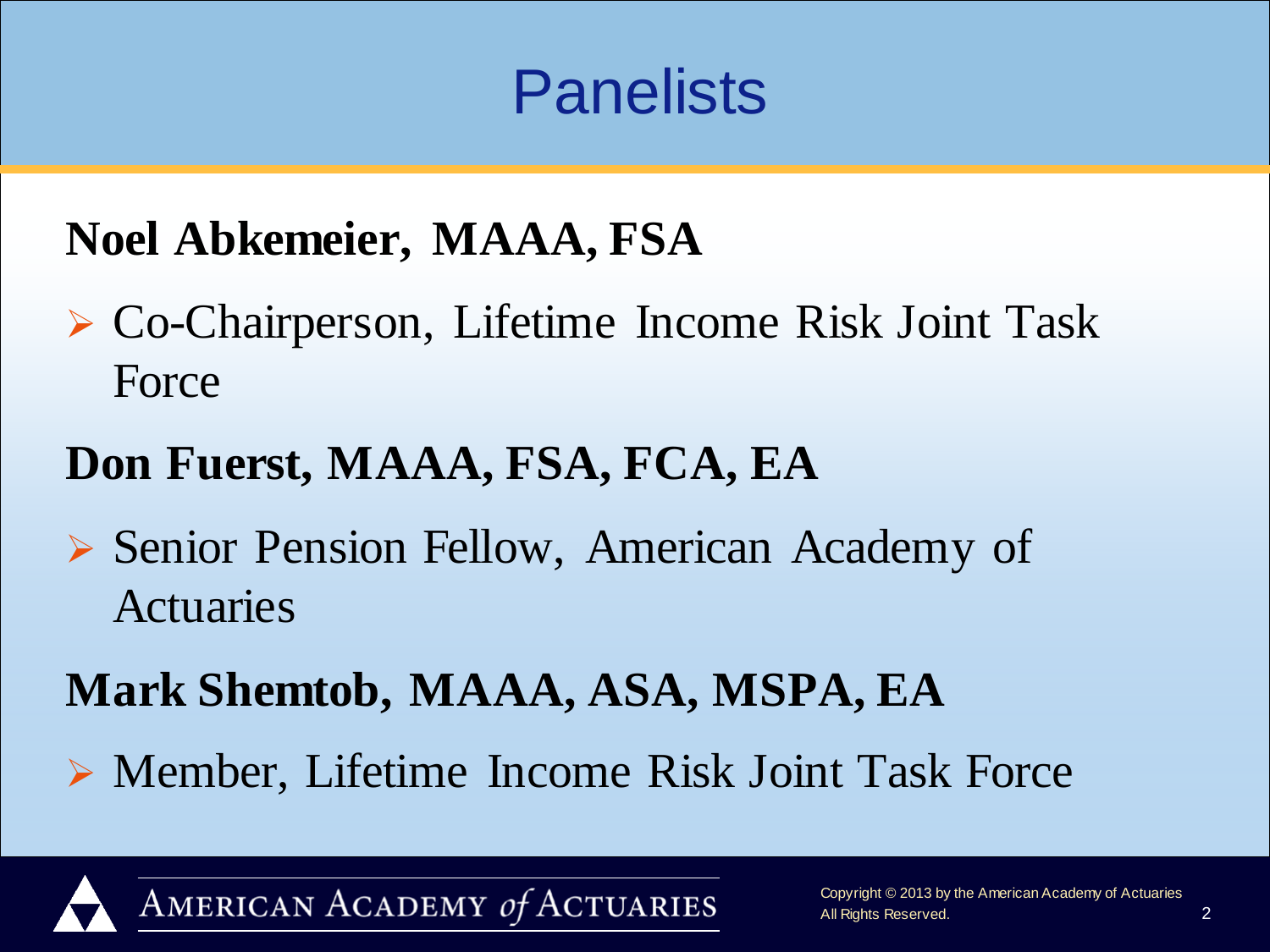### American Academy of Actuaries

The American Academy of Actuaries is a 17,000-member professional association whose mission is to serve the public and the U.S. actuarial profession. The Academy assists public policymakers on all levels by providing leadership, objective expertise, and actuarial advice on risk and financial security issues. The Academy also sets qualification, practice, and professionalism standards for actuaries in the United States.

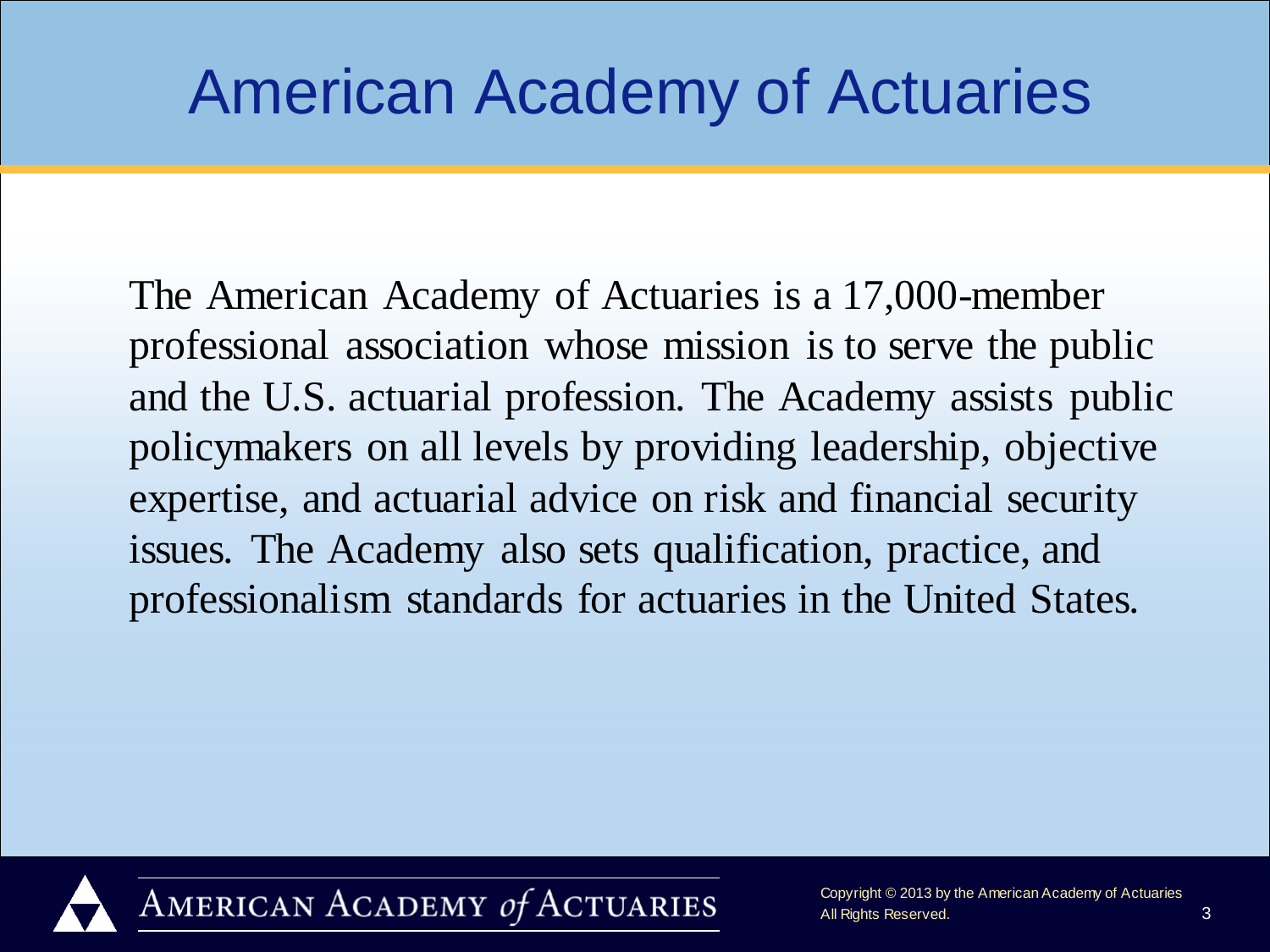## Academy Lifetime Income Initiative

- **The Academy's lifetime income initiative is part of its** continuing effort to provide objective, unbiased information to serve the public and the United States actuarial profession
	- **Promote meaningful discussions both within and outside the** profession
	- Actively engage with the public policy community
	- Host discussion symposia on longevity, longevity risk, and lifetime income
	- **Develop actuarial policy statements**

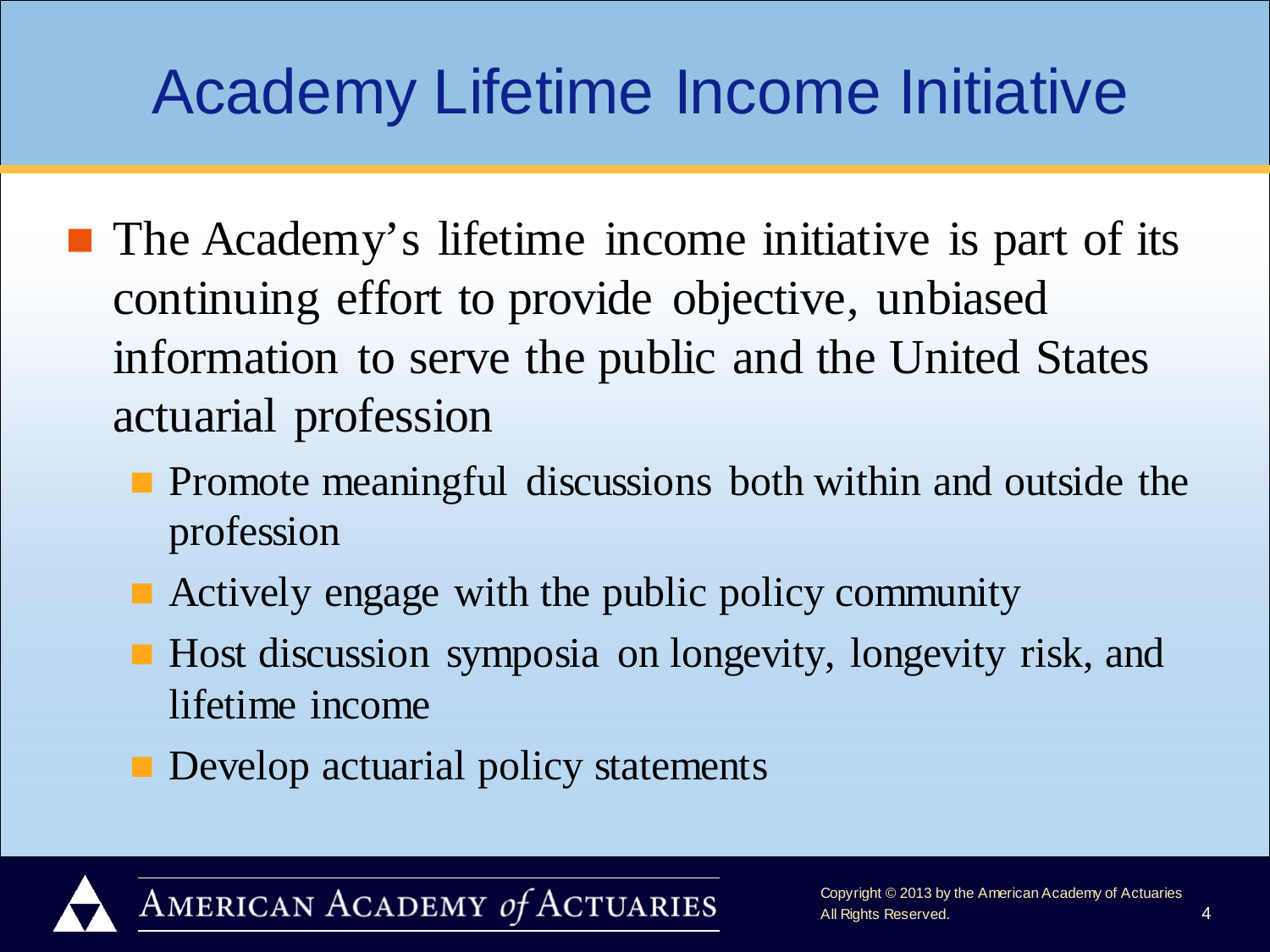### Today's Discussion

The Academy's discussion paper, *Risky Business: Living Longer Without Income for Life*, provides background on the problem of inadequate lifetime income planning, identifies major causes, and describes steps that could alleviate the problem

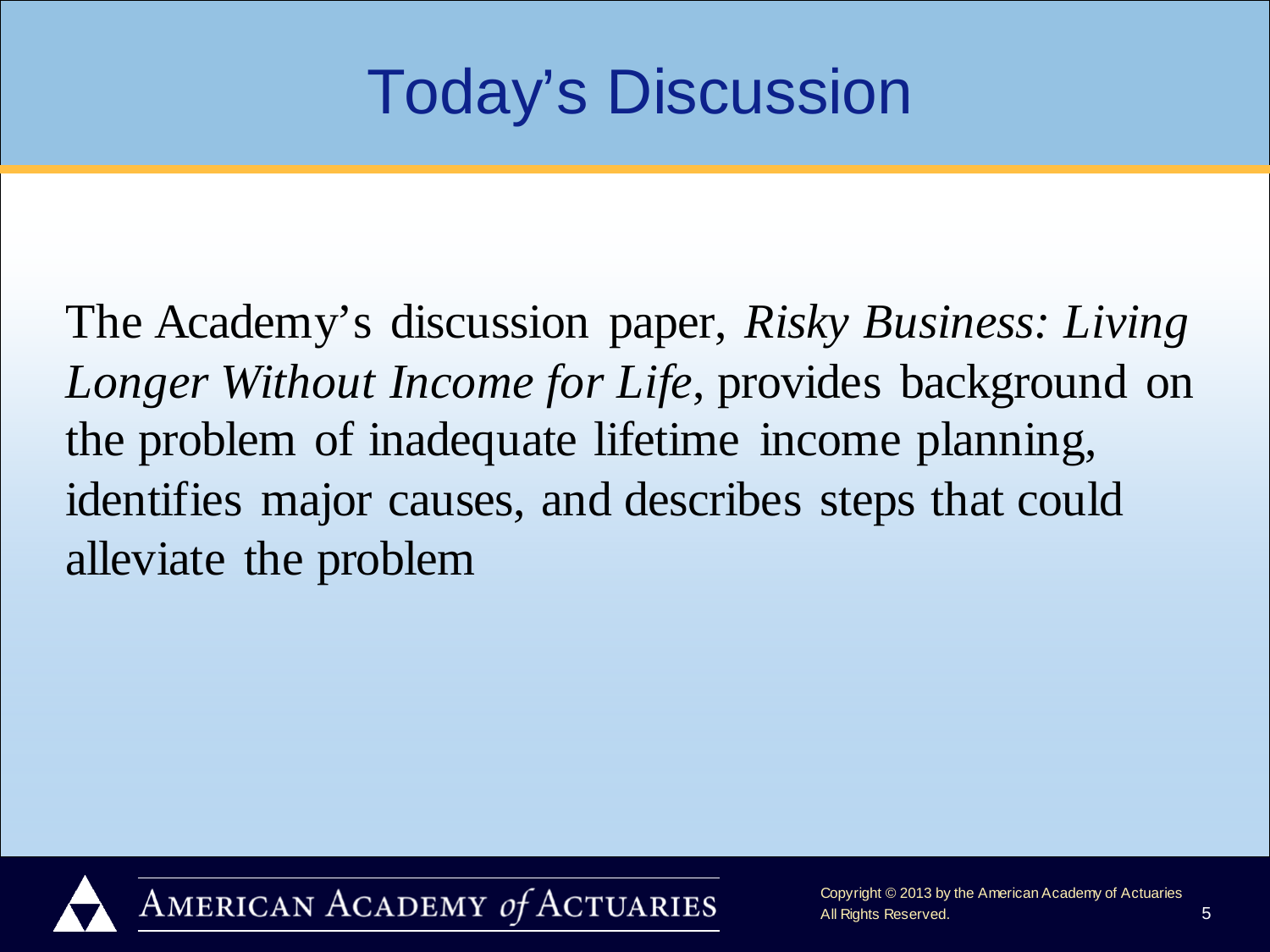## Lifetime Income and Longevity Risk

- **Longevity risk reflects the challenges of living longer,** e.g., poor health, reduced ability to manage investments, difficulty living on your own, depletion of assets, lack of a lifetime income, etc.
- **Lifetime income risk, the risk of outliving your assets,** is one specific longevity risk
- **Lifetime income should be structured to cover basic** needs

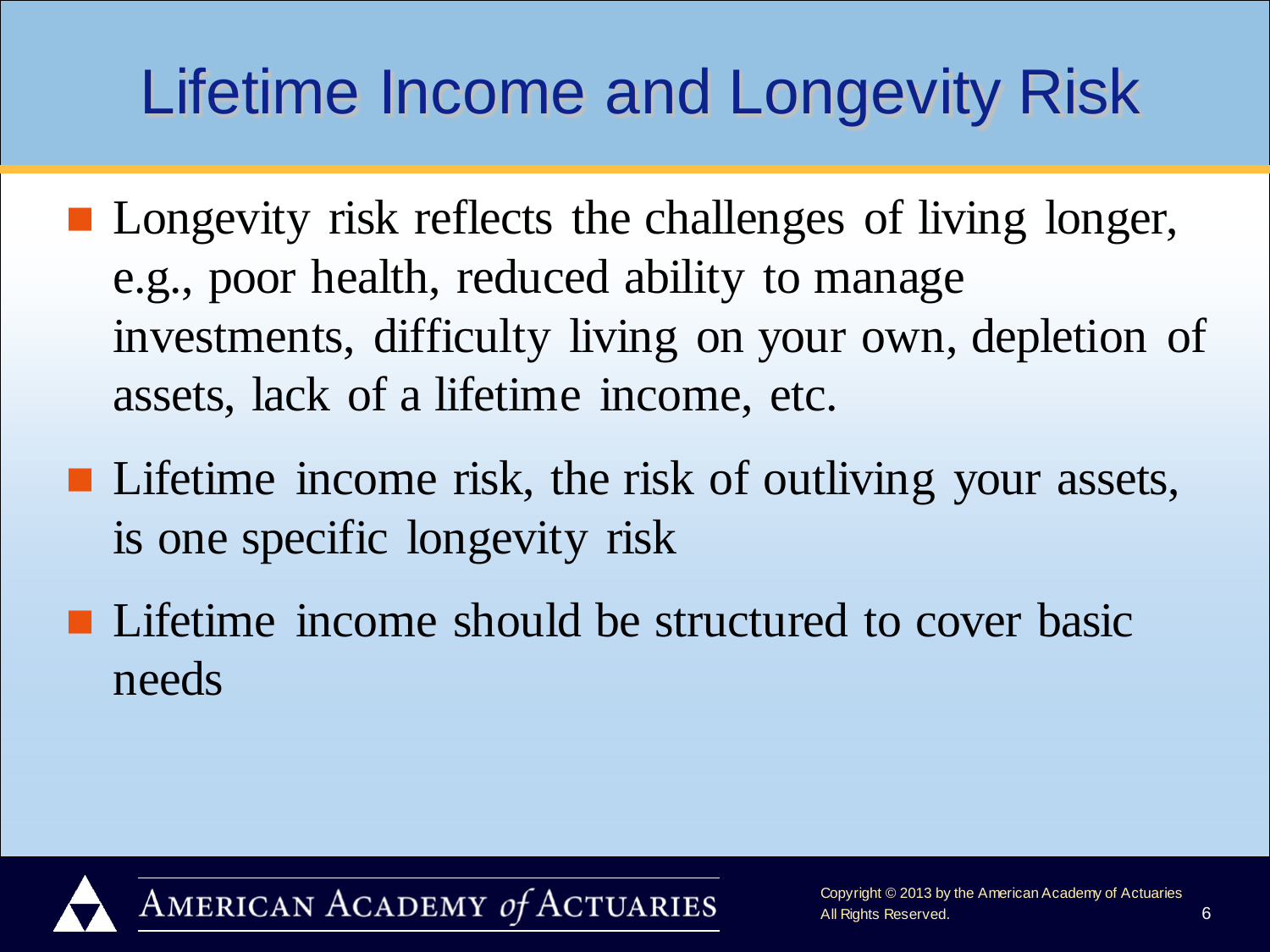# Why is Lifetime Income Risk an Issue?

- **Americans are living longer**
- An increasing number of retirees as baby boomers reach retirement age
- **Migration from defined benefit plans to defined contribution** plans has reduced the source of predictable retirement income
- Retirees have saved or invested inadequately or lost significant savings in the market slides since 2000
- Retirees are not converting savings into lifetime income
- Uncertainty about the direction of Social Security magnifies the problem

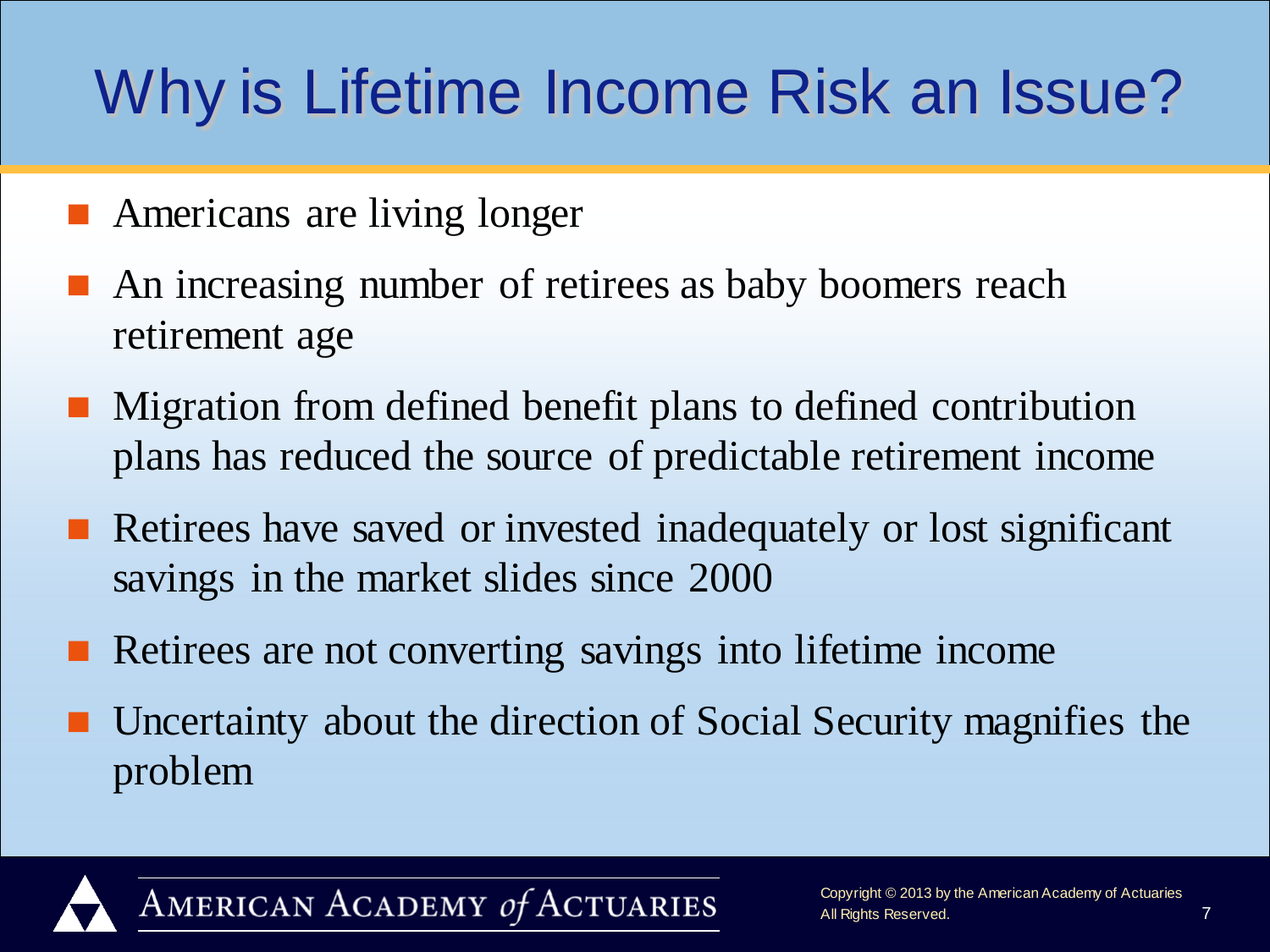### What are Lifetime Income Risk Problems?

- Without careful planning, retirees risk running out of income to cover basic needs of their lifestyle
- **If individuals outlive the income provided by their** assets, they risk becoming a burden on family and/or society
- **There may not be support mechanisms (e.g., social** safety nets) for all those who failed or were unable to sufficiently plan and provide for adequate lifetime income

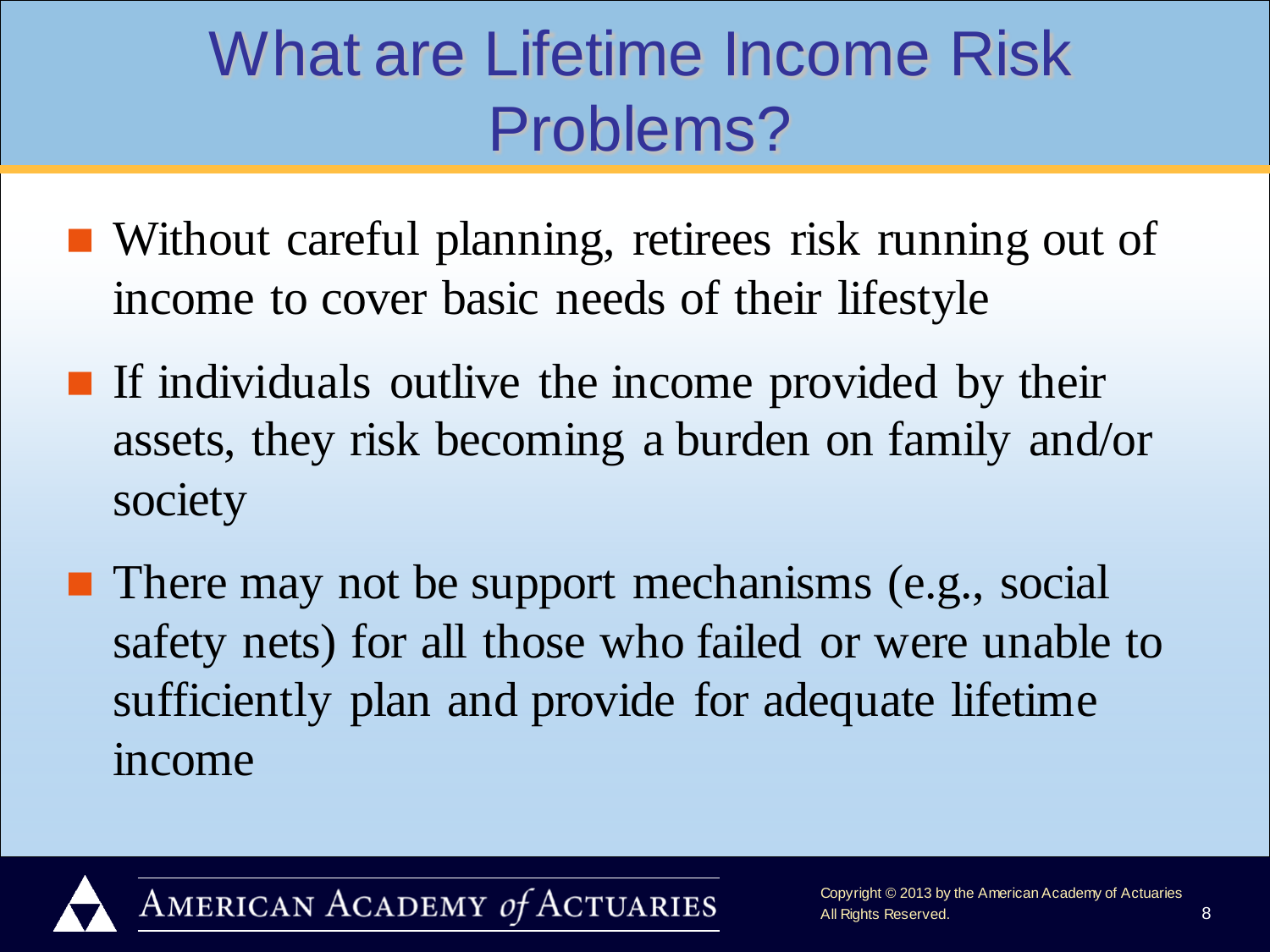### Probability of Living to Certain Ages in Retirement





\*Analysis of the 2007 period life table for the Social Security area population, http://www.ssa.gov/oact/STATS/table4c6.html



Copyright © 2013 by the American Academy of Actuaries All Rights Reserved. 9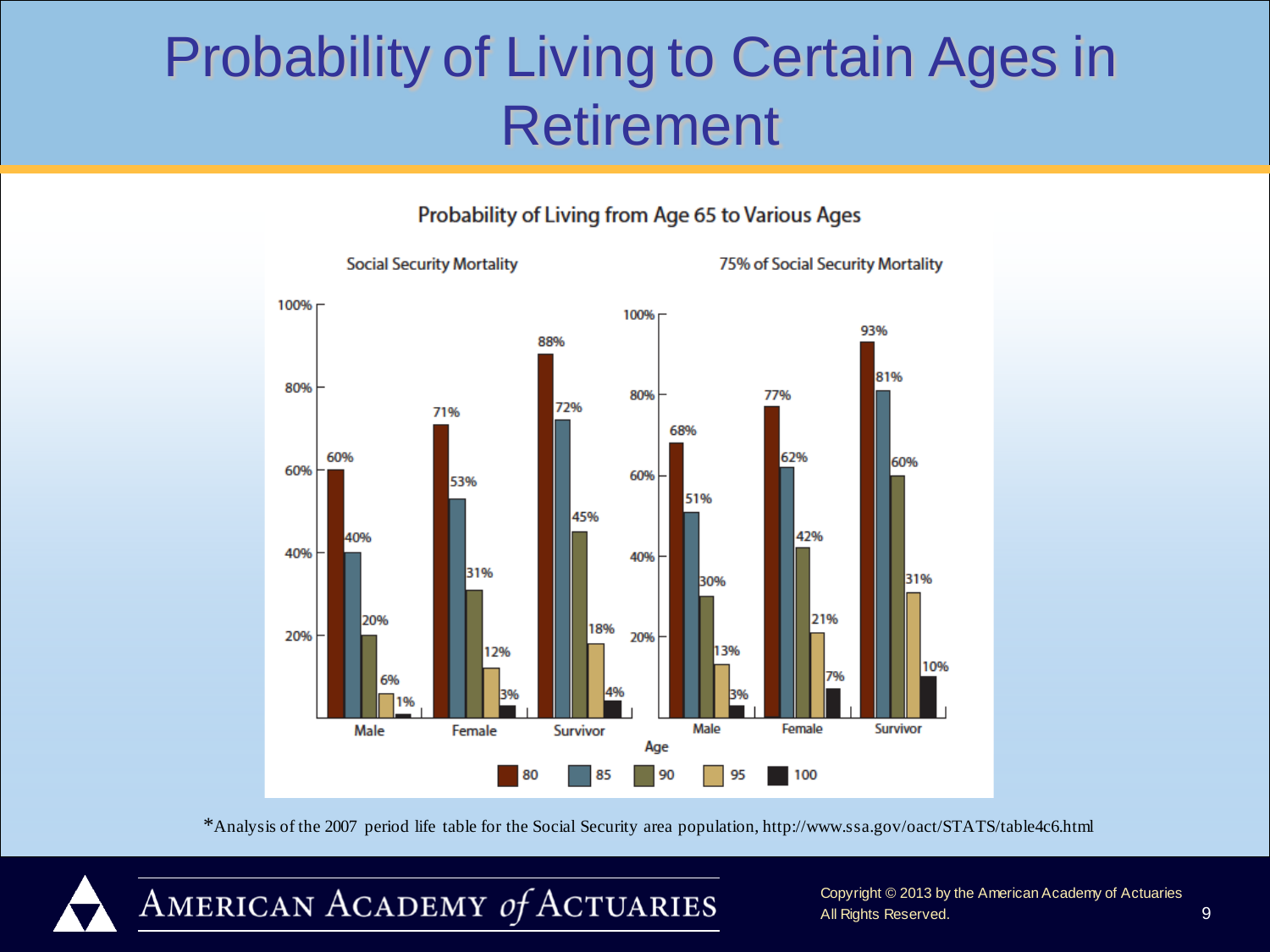## Who faces Lifetime Income Risk?

- **Technically, everyone**
- **Three separate groups:** 
	- **Retirees with inadequate assets to take action**
	- Retirees with ample savings to meet all contingencies
	- Group in between, who have the risk and the assets to address it – our focus
- **Lifetime income risk relates to the ability to meet basic** needs of one's lifestyle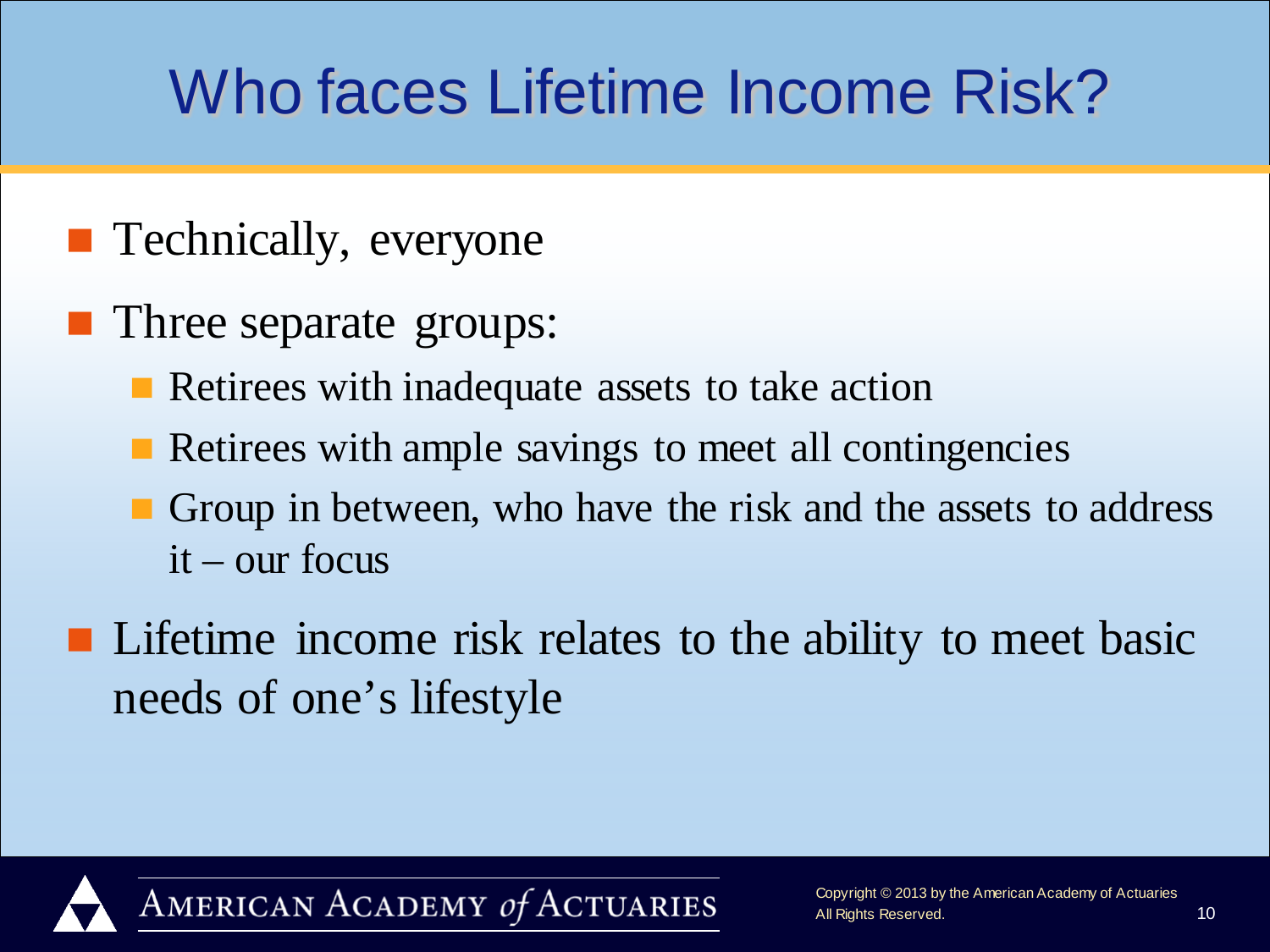### Lifetime Income Challenges

#### ■ Education

- **Poor understanding of lifetime income risk**
- Being unaware of lifetime income sources, products, and strategies
- **Plan sponsor reluctance to educate and communicate on the** issue

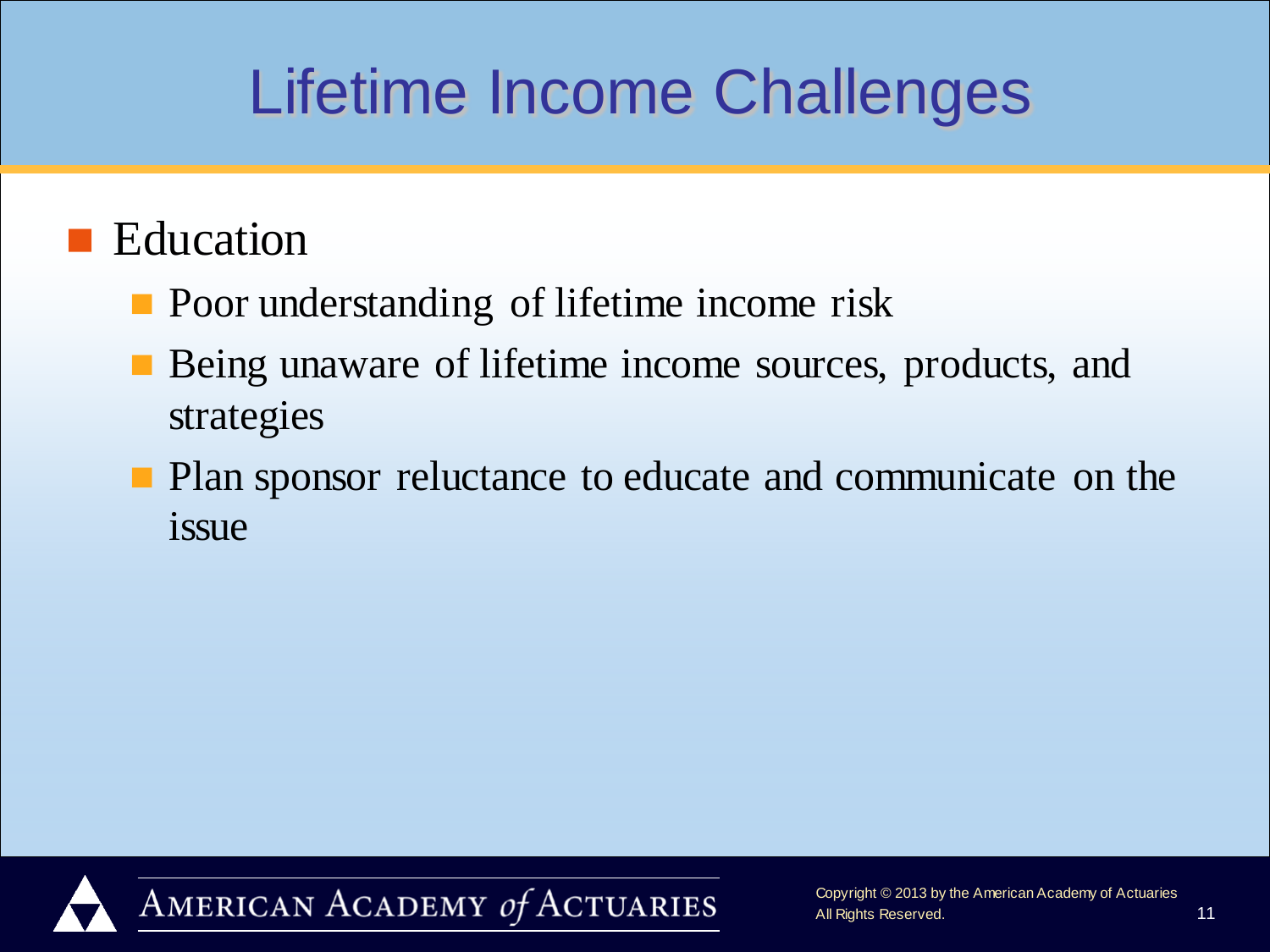### Lifetime Income Challenges

#### **Retirement Plan Structure**

- **F** Few lifetime income accumulation options in defined contribution (DC) plans, such as  $401(k)$  plans
- **Insufficient bridges from account balances to lifetime income** when taking a DC plan distribution
- **E** Easy to convert defined benefits into lump sums
- Reluctance of plan sponsors to change approach in plan design due to perceived fiduciary risk

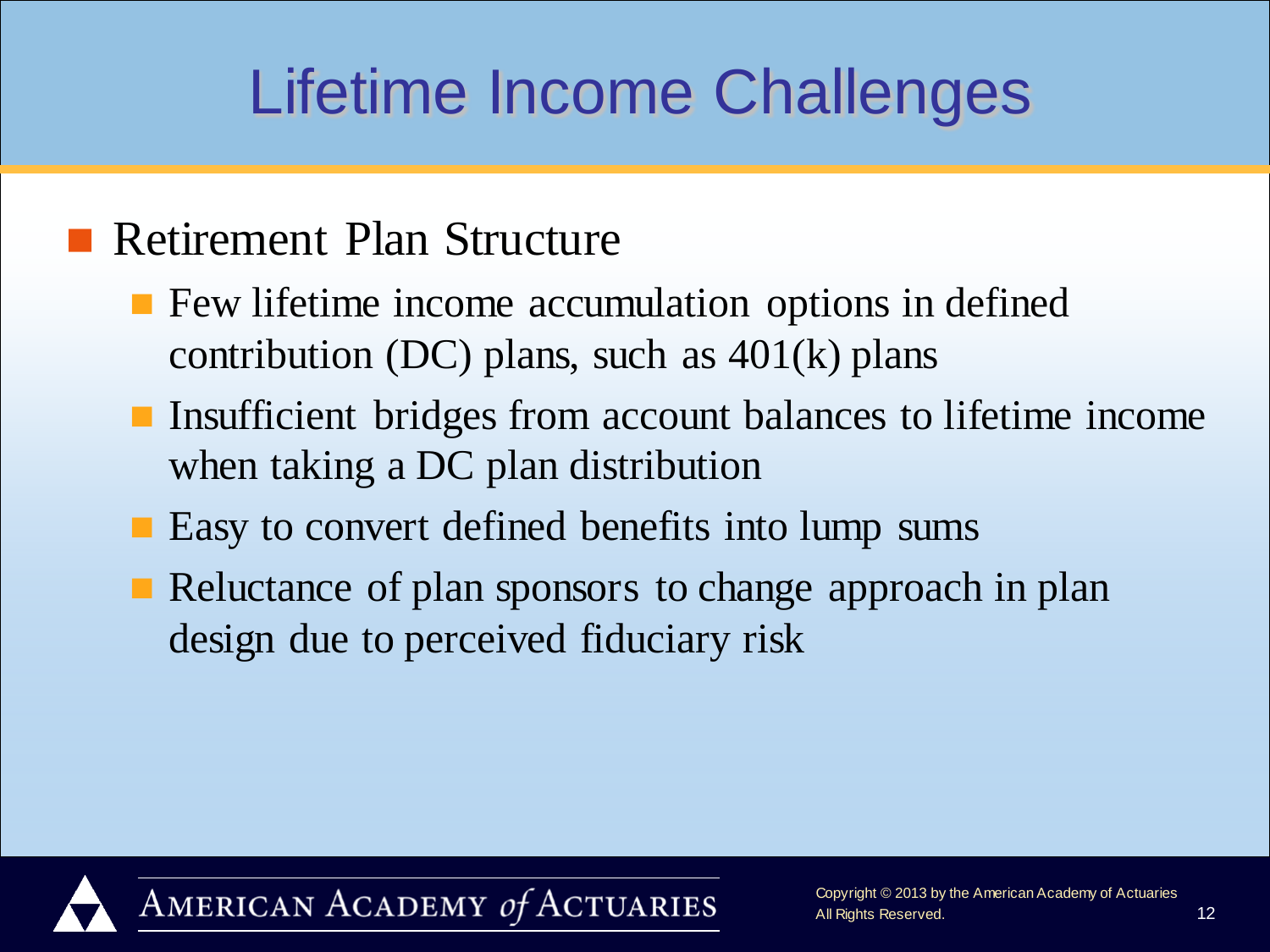### Lifetime Income Challenges

#### **Retiree Perceptions**

- Retirees lack full confidence that pension plans or insurers will be able to meet long-term commitments
- **Little incentive to choose lifetime income over lump sum**

**Public policy constrains some lifetime income sources** 

- **Required Minimum Distributions (RMDs) are required at age** 70½ , long before the commencement of longevity risk
- **Maximum Social Security deferral limitation to age 70** constrains a longevity risk solution

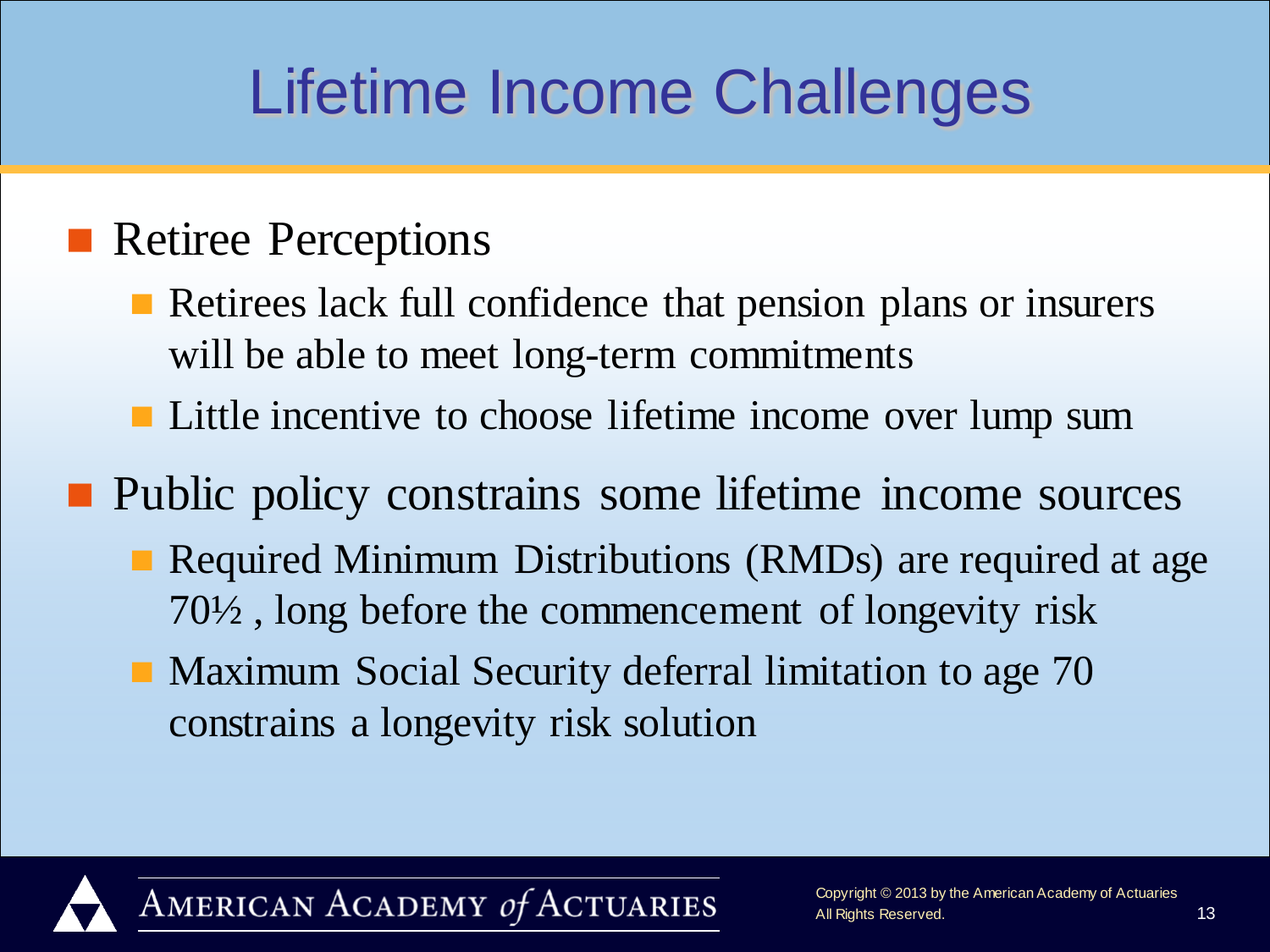#### ■ Education

- The employer workplace is probably the logical venue to deliver education
- **Encourage employers to assume responsibility for educating** employees throughout their career on this topic by providing fiduciary relief (safe harbor) for "approved" programs
- **Express DC plan balances in terms of lifetime income**

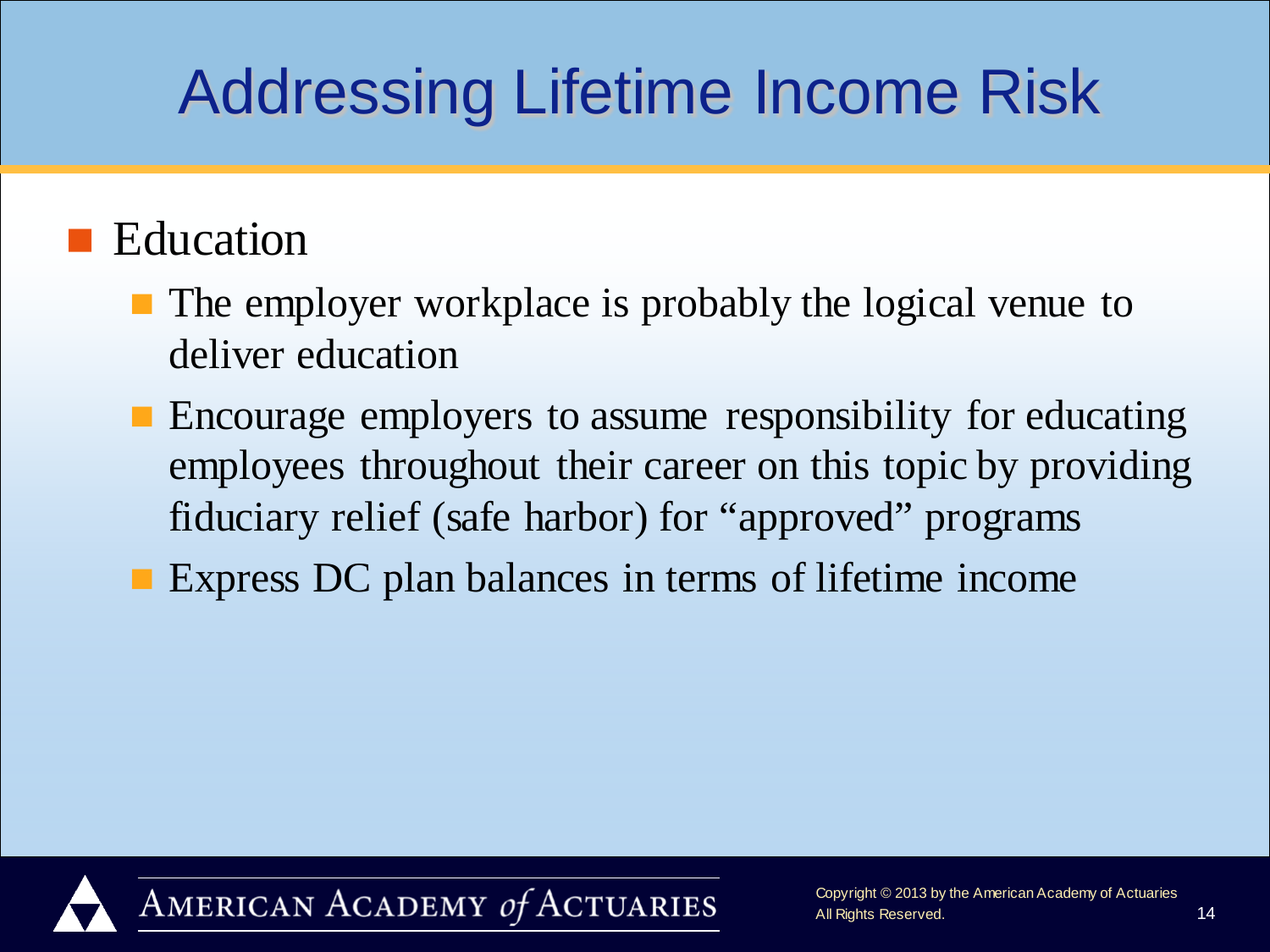#### **Retirement Plan Structure**

- **Require all qualified retirement plans offer a lifetime income** distribution option (possibly the default payout) and accompany with clear and broad fiduciary safe harbor provisions
- Clarify the safe harbor for providing lifetime income approaches as accumulation options
- Require lifetime income education at the time of a retirement plan distribution

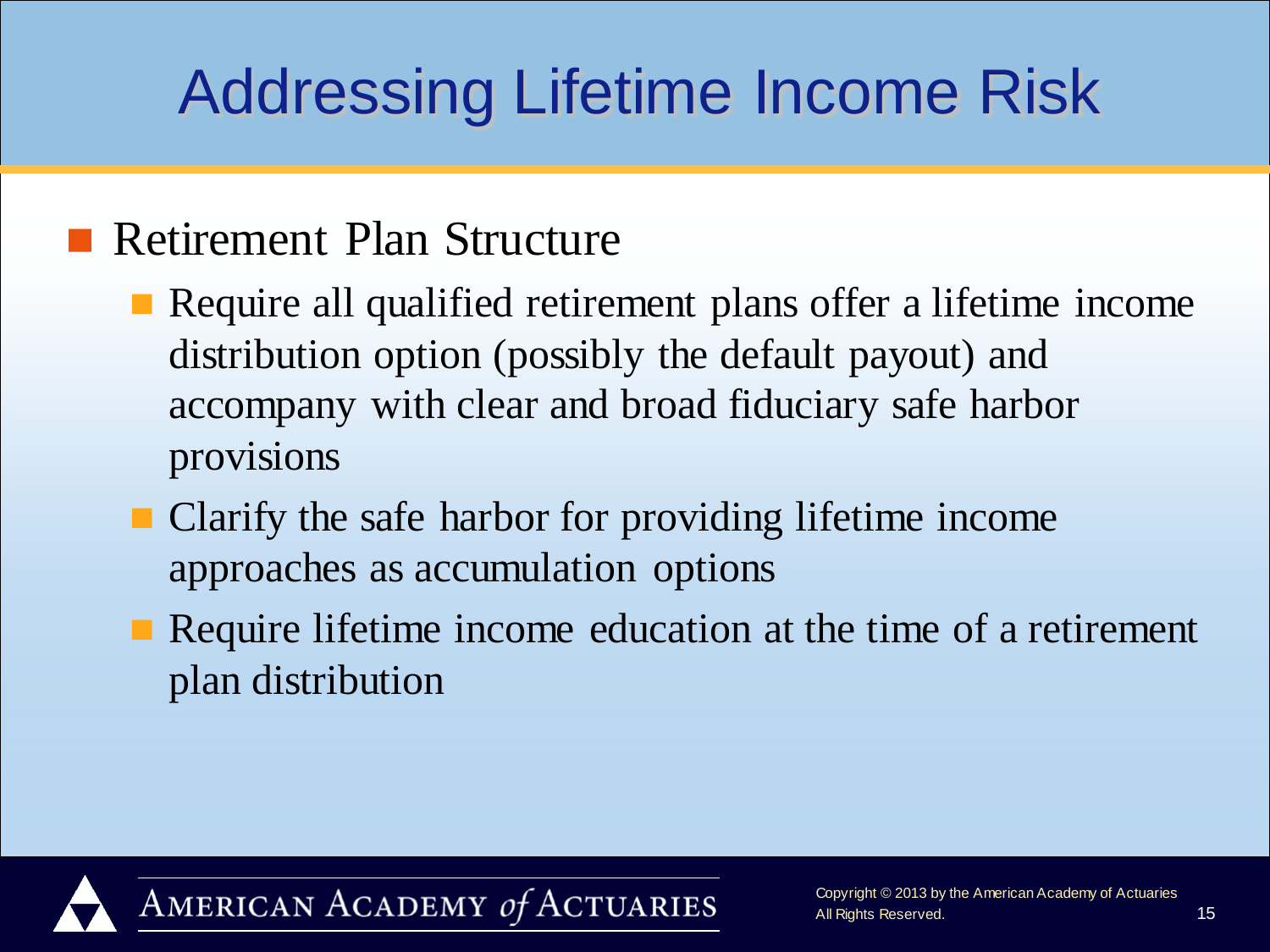#### **Retiree Perceptions**

- **Continue with initiatives to strengthen the Pension Benefit** Guaranty Corporation (PBGC) ability to support guarantees
- Initiate actions that could reduce concerns by consumers that insurers will not make good on annuity promises
- Add urgency to strengthening Social Security's long-term funding issues
- **Look** at well targeted tax incentives to encourage use of lifetime income distribution

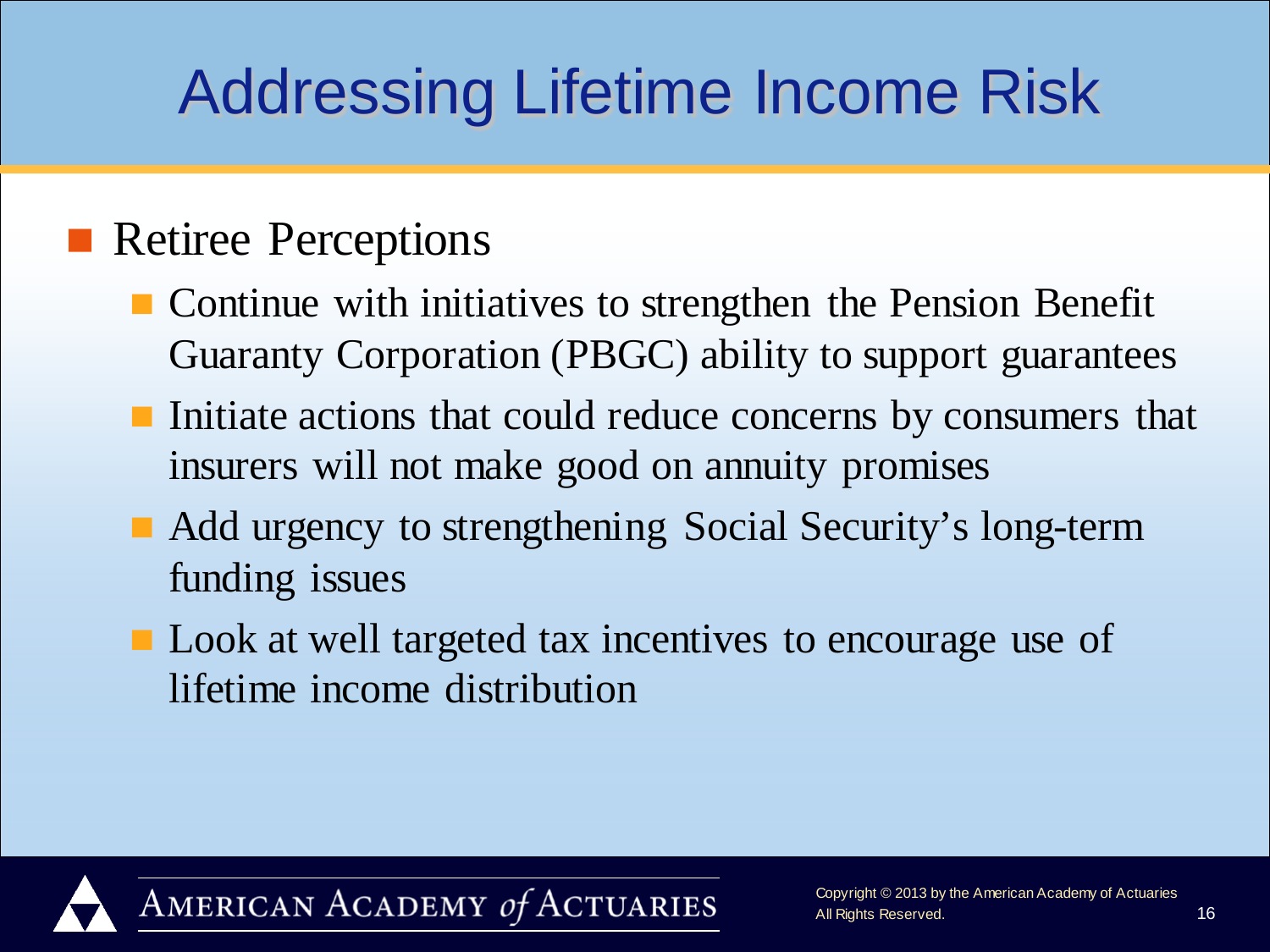#### **Public Policy Constraints**

- Change RMD requirement to an age above 70½
- Modify Social Security to provide post age 70 increases

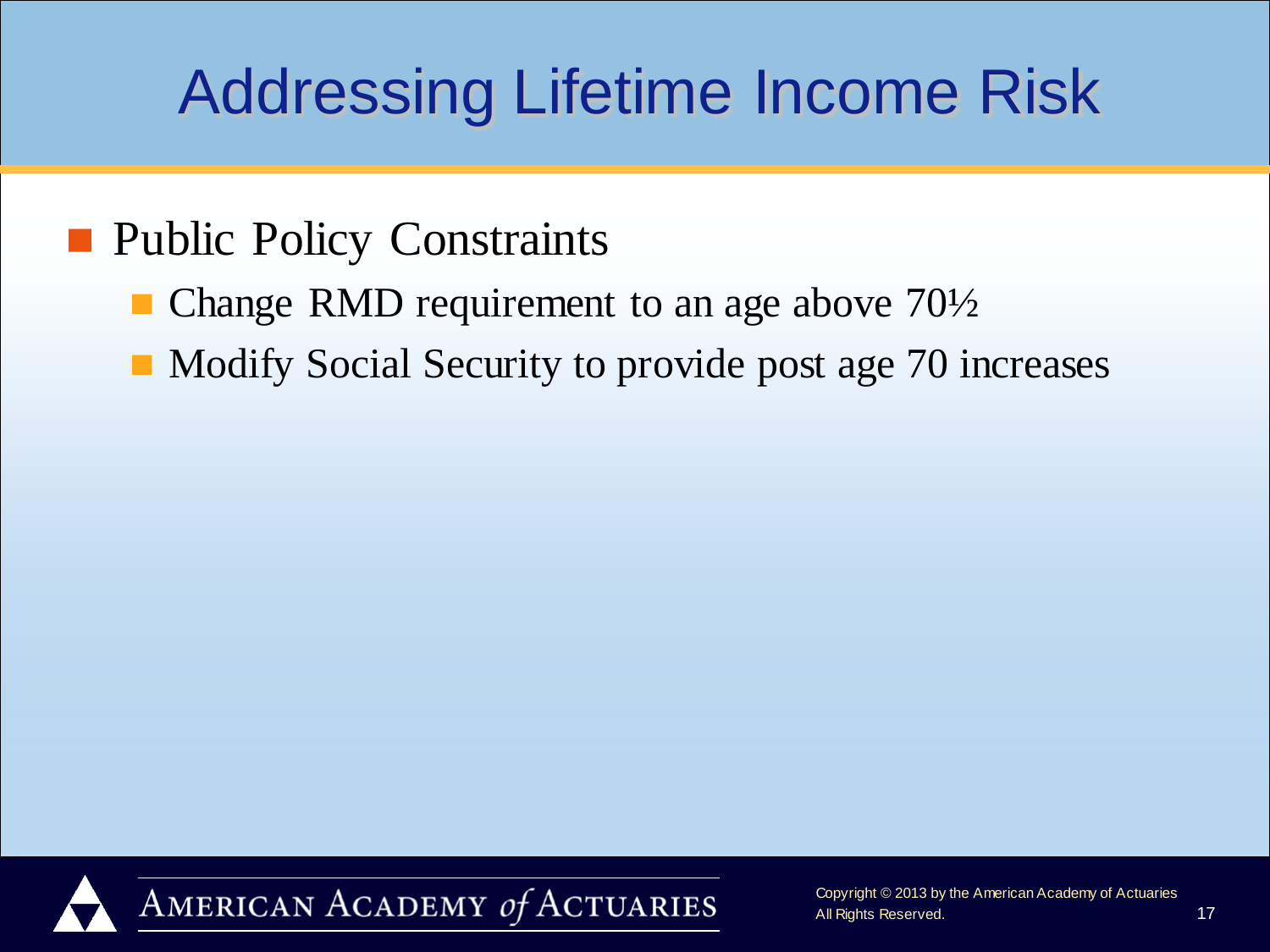### Time to Act

- Workers and retirees need to be better prepared to manage their lifetime income needs in retirement
- A number of actions need to be taken to change the dynamics and provide much needed financial education.
- **The problem cannot be solved with a single solution,** but rather with a number of approaches that address lifetime income from different directions
- **The support and efforts of employers, lawmakers, and** financial product providers will be necessary

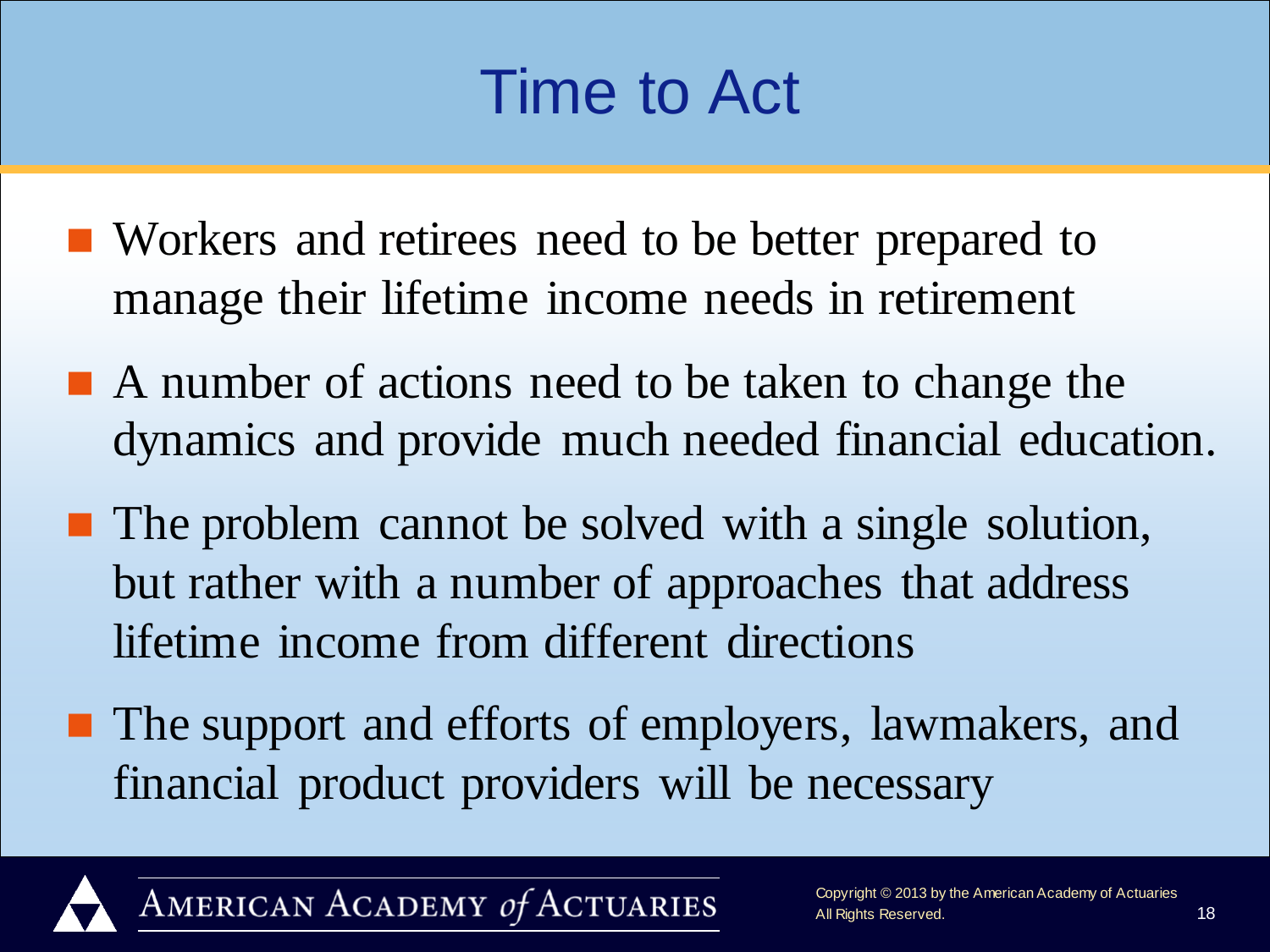## Academy Lifetime Income Initiative

- **The American Academy of Actuaries is committed to exploring** the challenges of Americans securing a lifetime income, addressing the actuarial and public policy aspects of lifetime income, and raising the level of understanding and awareness of the actuarial profession, public policymakers, and the general public to the need to address lifetime income issues.
- The Academy will continue to work on initiatives to educate all stakeholders and will recommend public policy choices as appropriate. Forthcoming Academy initiatives include, among other projects, several papers on more specific lifetime income issues.

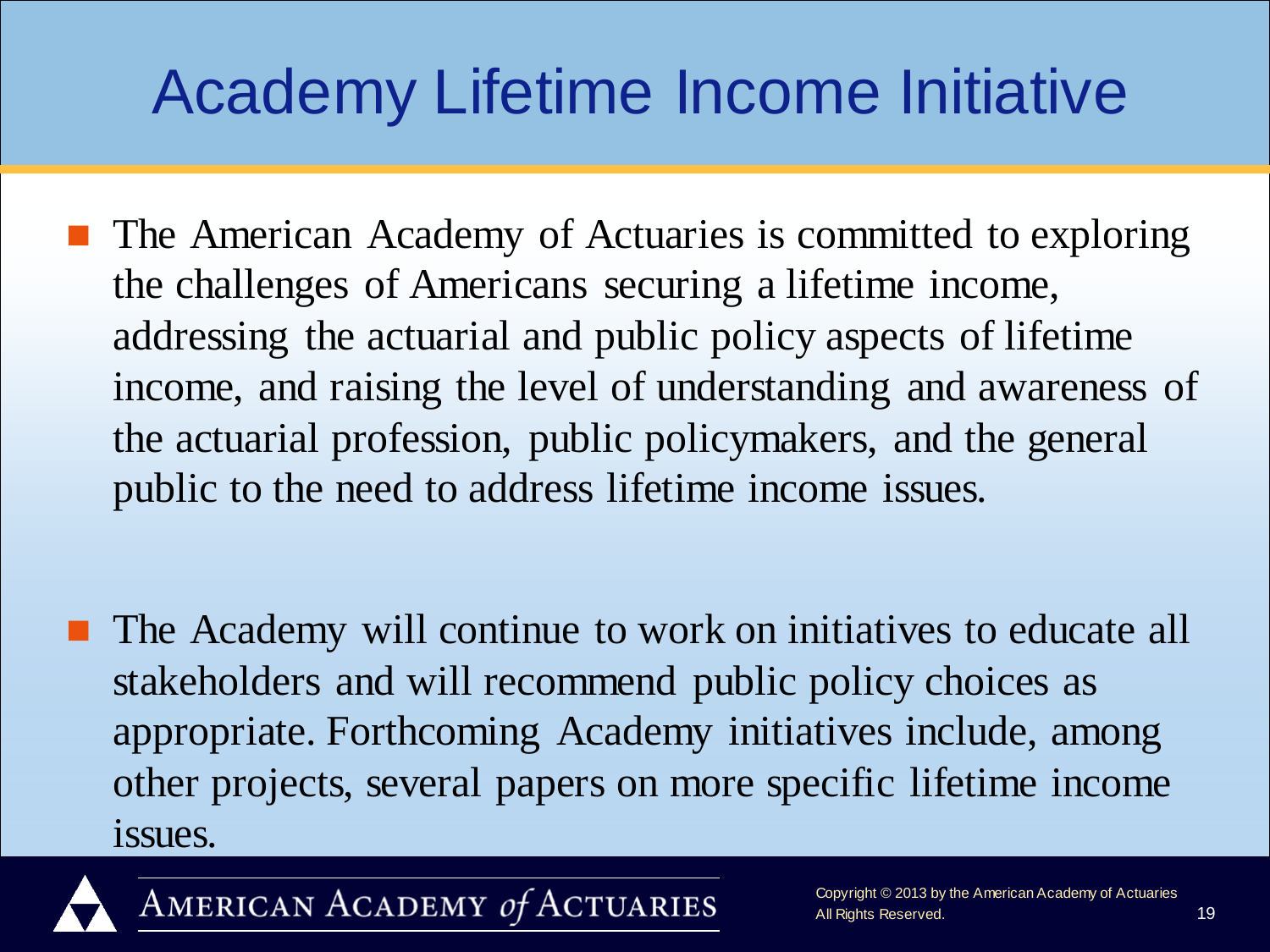### Additional Resources

- Lifetime Income Initiative Webpage <http://www.actuary.org/content/lifetime-income-initiative>
- *Risky Business: Living Longer Without Income for Life* (June 19, 2013) [http://www.actuary.org/files/Risky-Business\\_Discussion-](http://www.actuary.org/files/Risky-Business_Discussion-Paper_June_2013.pdf)[Paper\\_June\\_2013.pdf](http://www.actuary.org/files/Risky-Business_Discussion-Paper_June_2013.pdf)
- Written testimony for a Senate Special Committee on Aging hearing on retirement savings (June 11, 2010) [http://www.actuary.org/files/AAA\\_for\\_6-16-](http://www.actuary.org/files/AAA_for_6-16-10_Senate_Aging.4.pdf/AAA_for_6-16-10_Senate_Aging.4.pdf) [10\\_Senate\\_Aging.4.pdf/AAA\\_for\\_6-16-10\\_Senate\\_Aging.4.pdf](http://www.actuary.org/files/AAA_for_6-16-10_Senate_Aging.4.pdf/AAA_for_6-16-10_Senate_Aging.4.pdf)
- Letter to the departments of Labor and Treasury regarding lifetime income options for participants and beneficiaries in retirement plans (May 3, 2010) [http://www.actuary.org/files/Lifetime-Income-RFI\\_Comments\\_May-3-](http://www.actuary.org/files/Lifetime-Income-RFI_Comments_May-3-2010.pdf) [2010.pdf](http://www.actuary.org/files/Lifetime-Income-RFI_Comments_May-3-2010.pdf)